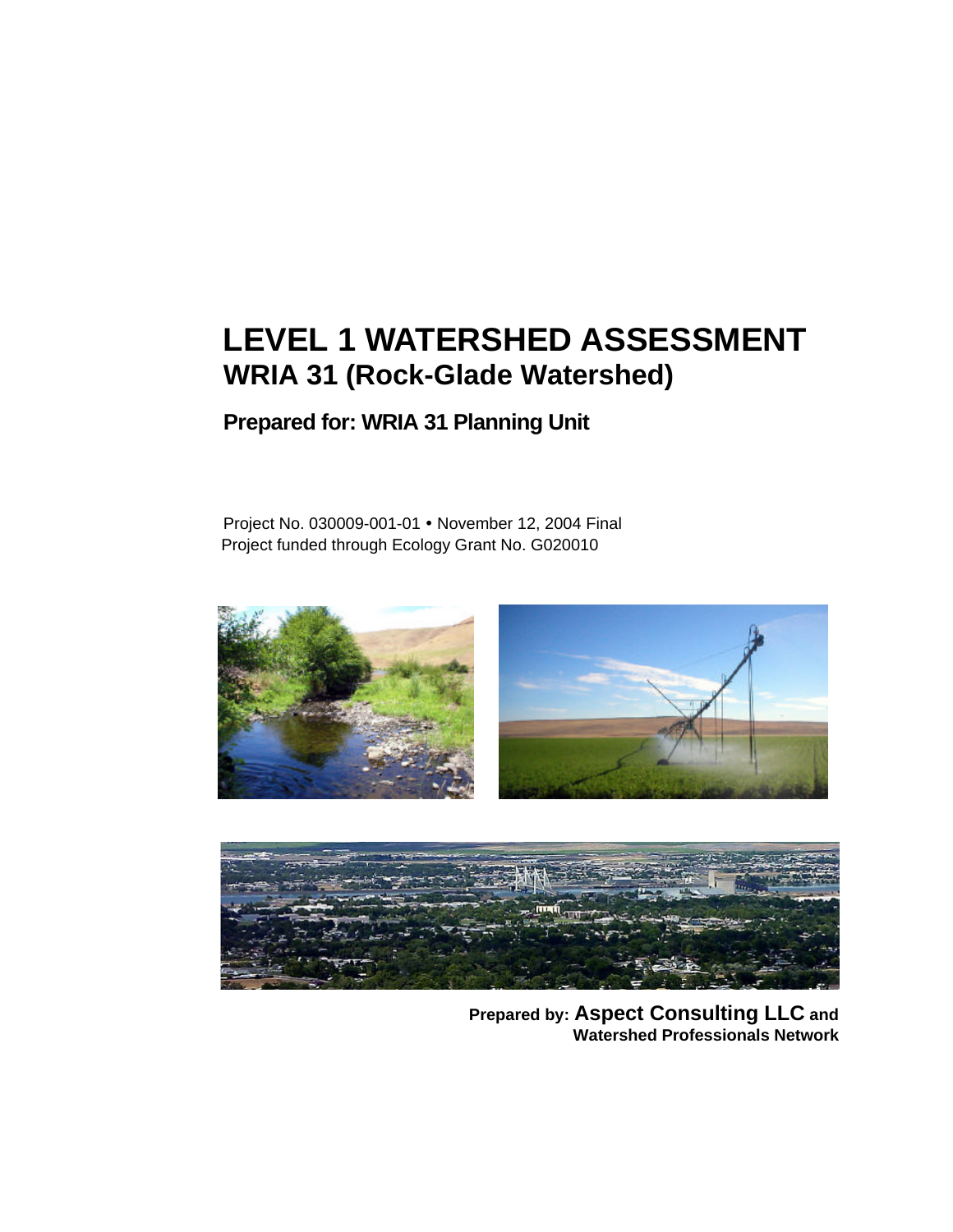## **LEVEL 1 WATERSHED ASSESSMENT WRIA 31 (Rock-Glade Watershed)**

Prepared for: WRIA 31 Planning Unit

Project No. 030009-001-01• November 12, 2004 Final Project funded through Ecology Grant No. G020010



Timothy J. Flynn, LHG, CGWP Principal Hydrogeologist  $tflynn@$ aspectconsulting.com



Steve J. Germiat, LHG, CGWP Associate Hydrogeologist sgermiat@aspectconsulting.com

V:\030009 WRIA 31\Final Level 1\Final Level 1 Watershed Assessment.doc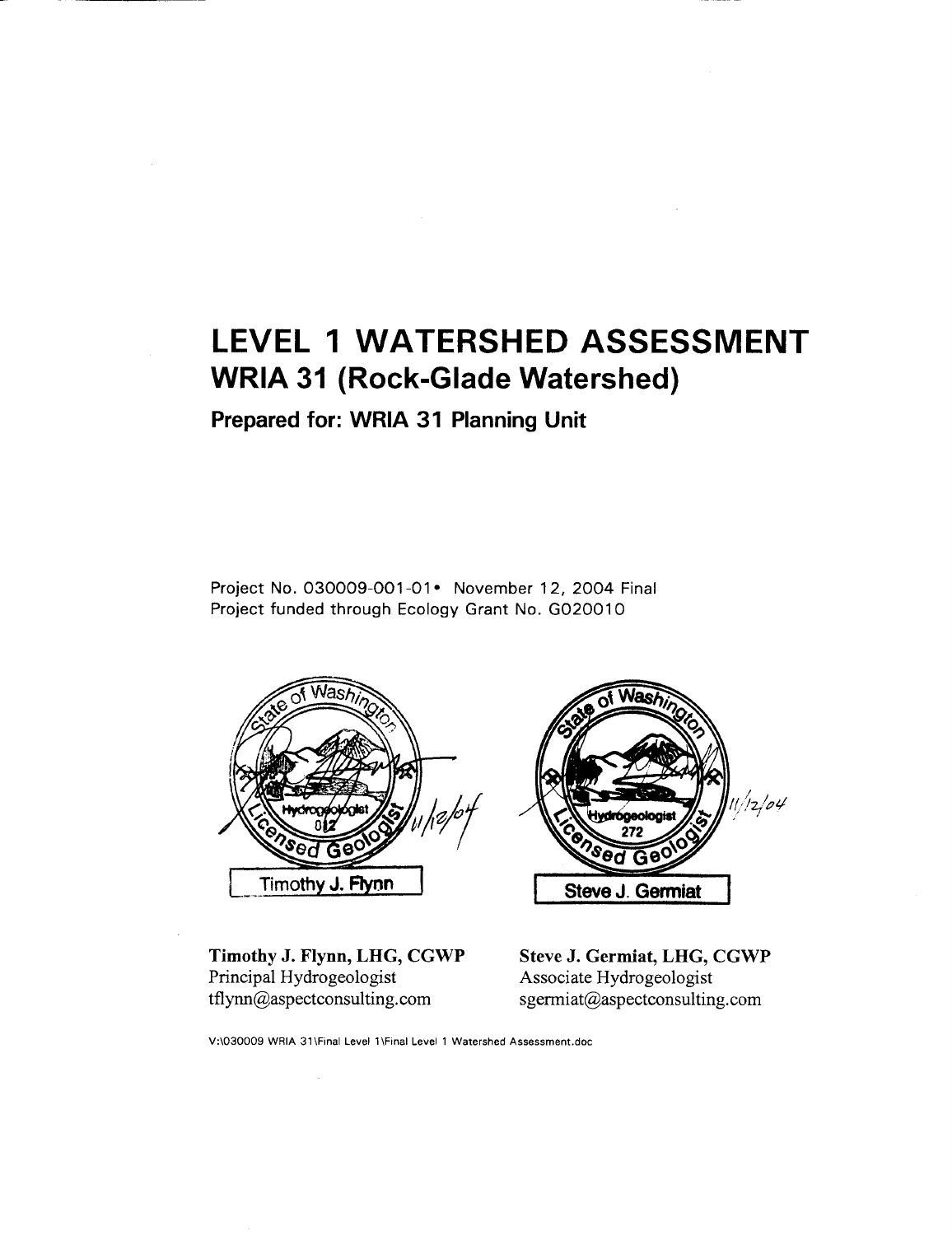### **Contents**

| 3.2.2 Streamflow Data for Columbia River Near WRIA 31 3-11             |  |
|------------------------------------------------------------------------|--|
|                                                                        |  |
|                                                                        |  |
|                                                                        |  |
| 3.3.3 Groundwater Conditions and Hydraulic Continuity by Subbasin 3-20 |  |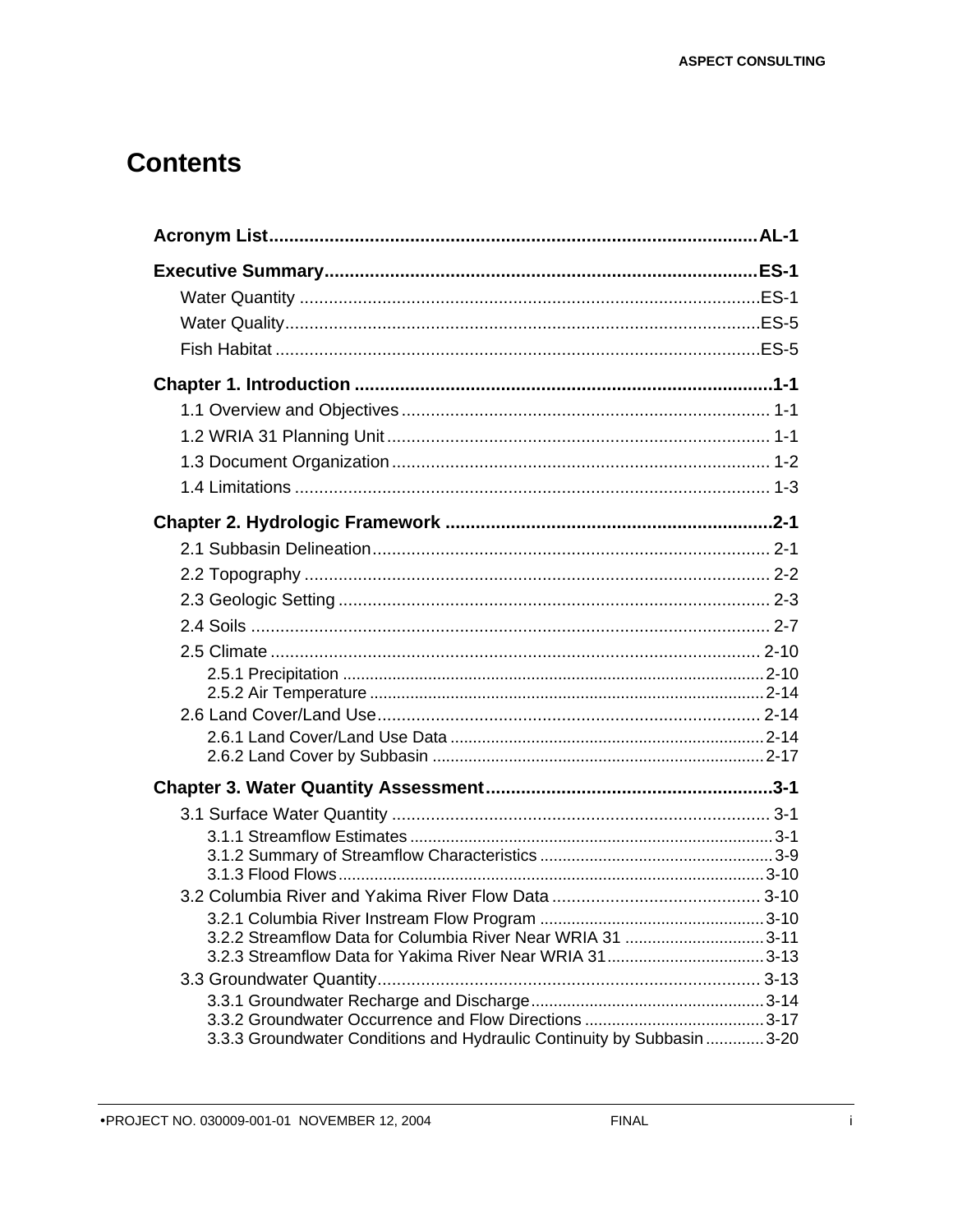| 3.4.4 "Interruptible" Water Rights for Main Stem Columbia River3-34 |       |
|---------------------------------------------------------------------|-------|
|                                                                     |       |
|                                                                     |       |
|                                                                     |       |
|                                                                     |       |
|                                                                     |       |
|                                                                     |       |
| 3.6.1 Comparison of Water Appropriation and Estimated Use 3-56      |       |
|                                                                     |       |
|                                                                     |       |
|                                                                     |       |
|                                                                     |       |
|                                                                     |       |
|                                                                     |       |
|                                                                     |       |
|                                                                     |       |
|                                                                     |       |
|                                                                     |       |
|                                                                     |       |
|                                                                     |       |
|                                                                     |       |
|                                                                     |       |
|                                                                     |       |
|                                                                     |       |
|                                                                     |       |
|                                                                     |       |
|                                                                     |       |
|                                                                     |       |
| 5.4 Fish Distribution, Stock Status, and Population Trends5-7       |       |
| 5.4.2 Steelhead                                                     | $5-8$ |
|                                                                     |       |
|                                                                     |       |
|                                                                     |       |
|                                                                     |       |
|                                                                     |       |
|                                                                     |       |
|                                                                     |       |
|                                                                     |       |
|                                                                     |       |
|                                                                     |       |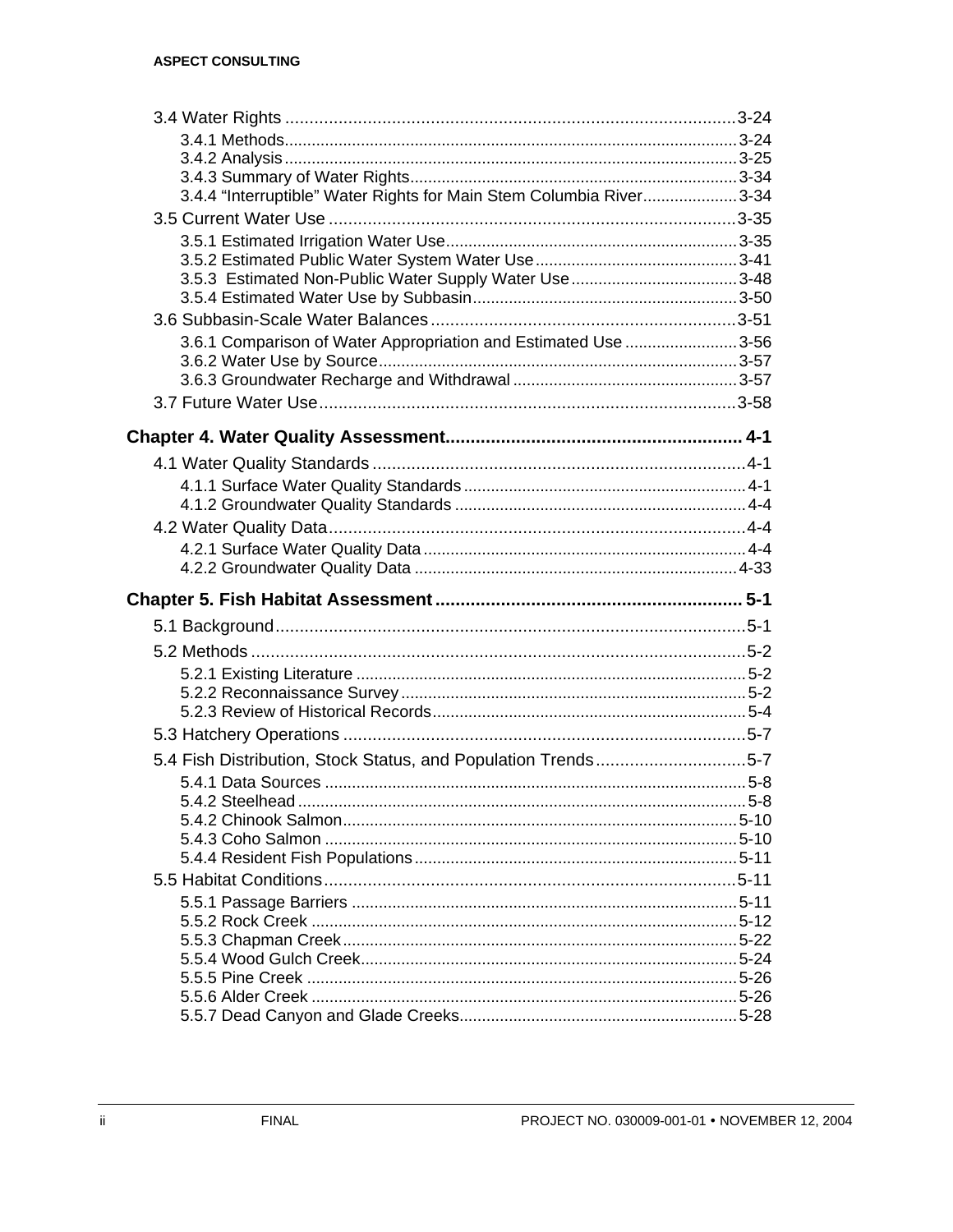|        | 6.1 Water Quantity Assessment Data Gaps and Recommendations 6-1 |      |
|--------|-----------------------------------------------------------------|------|
| 6.1.1  |                                                                 |      |
| 6.1.2  |                                                                 |      |
| 6.1.3  |                                                                 |      |
|        |                                                                 |      |
|        |                                                                 |      |
| 6.3.1  |                                                                 |      |
| 6.3.2  |                                                                 |      |
| 6.3.3  |                                                                 |      |
| 6.3.4  |                                                                 |      |
|        |                                                                 |      |
|        |                                                                 | .7-1 |
| . AK-1 |                                                                 |      |

### **List of Tables**

| $2 - 1$  | Subbasin Areas                                                   |
|----------|------------------------------------------------------------------|
| $2 - 2$  | <b>Subbasin Elevation Statistics</b>                             |
| $2 - 3$  | Proportion of Land Surface Slope Angle by Subbasin               |
| $2 - 4$  | Proportion of Geologic Units by Subbasin                         |
| $2 - 5$  | Descriptions of Hydrologic Soil Group (HSG) Properties           |
| $2 - 6$  | Proportion of Hydrologic Soil Groups by Subbasin                 |
| $2 - 7$  | <b>Available Precipitation Data for WRIA 31</b>                  |
| $2 - 8$  | Mean Annual Precipitation by Subbasin                            |
| $2 - 9$  | Descriptions of Land Cover Types within WRIA 31                  |
| $2 - 10$ | Proportion of Land Cover Types by Subbasin (1992 Data)           |
| $3 - 1$  | <b>USGS Stream Gage Distribution by Subbasin</b>                 |
| $3 - 2$  | <b>USGS Stream Gages in WRIA 31</b>                              |
| $3 - 3$  | Summary of USGS Peak Flow Data for WRIA 31                       |
| $3 - 4$  | Miscellaneous Streamflow Spot Measurements in WRIA 31            |
|          | <b>List of Tables (continued)</b>                                |
| $3-5$    | <b>Estimated Annual Groundwater Recharge Volumes by Subbasin</b> |

3-6 Information Regarding Wells Used for Water Level Hydrographs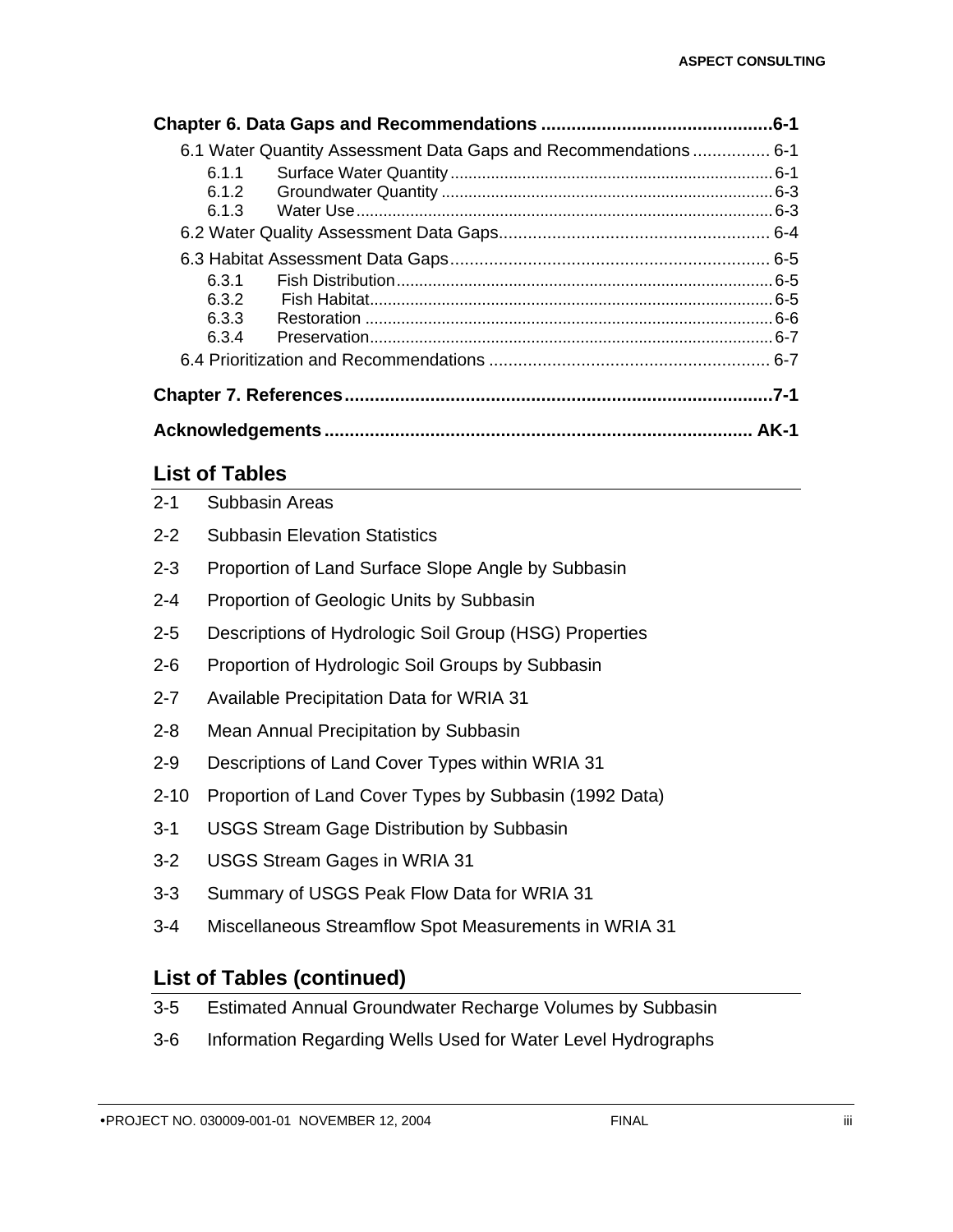- 3-7 Recorded Water Rights, Claims, and Applications by Beneficial Use for Each Subbasin
- 3-8 Sources for Groundwater and Surface Water Certificates and Permits for all of WRIA 31 (Including McNary Dam Water Right)
- 3-9 Summary of Water Rights by Primary Listed Beneficial Use (Including McNary Dam Water Right)
- 3-10 Summary of Water Rights by Primary Listed Beneficial Use (Excluding McNary Dam Hydroelectric Right)
- 3-11 Cumulative Recorded Water Rights by Source, Rock Creek Subbasin
- 3-12 Cumulative Recorded Water Rights by Source, Wood/Alder Creeks **Subbasin**
- 3-13 Cumulative Recorded Water Rights by Source, Glade/Fourmile Subbasin (Excluding McNary Dam Right)
- 3-14 Cumulative Recorded Water Rights by Source, Kennewick Subbasin
- 3-15 Agricultural Acreages by Subbasin
- 3-16 Effective Row Crop Acreages Accounting for Typical Row Crop Rotation
- 3-17 Estimated Acres of Orchards and Vineyards
- 3-18 Estimated Public Water System Water Use
- 3-19 Estimated Public Water System Water Use
- 3-20 Estimated Self-Supplied Residential Water Use
- 3-21 Estimates of Maximum Self-Supplied Residential Water Use
- 3-22 Estimate of Non-PWS Non-Residential Water Use
- 3-23 Estimated Water Use by Subbasin in WRIA 31
- 3-24 Estimation of WRIA 31 Water Use Supplied by Columbia River
- 3-25 Current Condition Water Balance by Subbasin
- 3-26 Proportion of Subbasin Annual Water Use by Supply Source
- 3-27 Proportion of Subbasin Annual Water Use by Supply Source

#### **List of Tables (continued)**

- 3-28 City of Kennewick PWS Demand Forecast
- 3-29 Population Projections for Benton and Klickitat Counties, 2000-2025
- 4-1 Water Quality Criteria for all Surface Waters in WRIA 31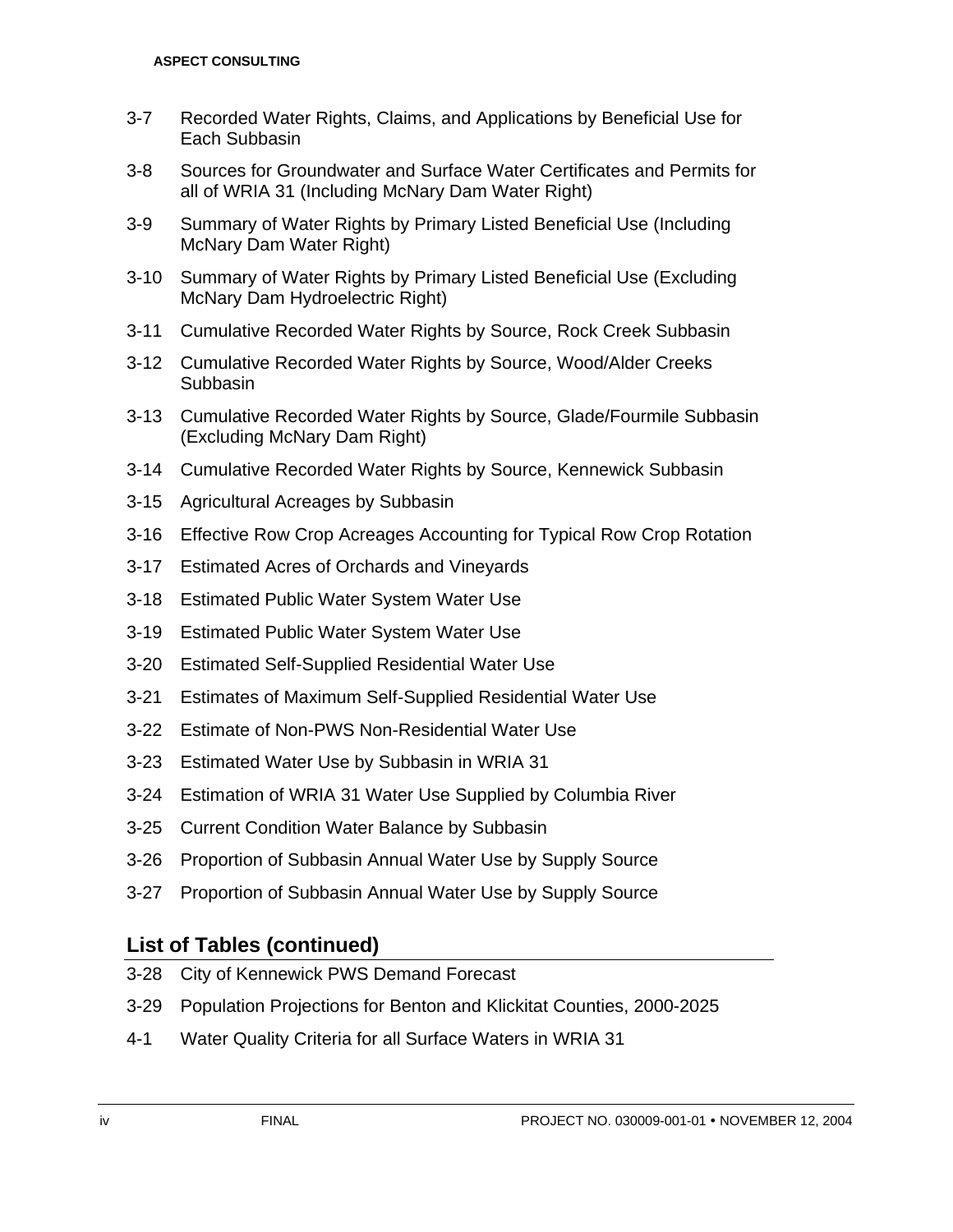- 4-2 Assessment Categories for Water Quality Assessment Program
- 4-3 Summary of EKCD Water Temperature Data for Rock Creek
- 4-4 Comparison of Late-Season (July-September) Water Temperatures in Rock Creek by Monitoring Station
- 4-5 EKCD Water Quality Data for the Rock Creek Subbasin
- 4-6 USGS Water Quality Data for Rock Creek
- 4-7 Summary of EKCD Water Temperature Data for Wood/Alder Creeks **Subbasin**
- 4-8 Comparison of Late-Season (July-September) Water Temperatures in Wood/Alder Subbasin by Monitoring Station
- 4-9 EKCD Water Quality Data for the Wood/Alder Subbasin
- 4-10 USGS Water Quality Data for Alder Creek
- 4-11 Summary of EKCD Water Temperature Data for Glade/Fourmile Creeks **Subbasin**
- 4-12 EKCD Water Quality Data for the Glade/Fourmile Creeks Subbasin
- 4-13 Constituents Exceeding Groundwater Quality Standards Based on DOH Public Water System Monitoring Data (2000-2004)
- 5-1 Summary of Applicable Fisheries Reports
- 5-2 Locations, Primary Surveyor, and Survey Dates of General Land Office (GLO) Notes Reviewed
- 5-3 Tagged Fish Returns, 1984-1986
- 5-4 General Riparian Vegetation Characteristics along Rock Creek Downstream of the Bickleton Highway Bridge
- 5-5 Road Density in the Rock Creek Basin

#### **List of Figures**

- 2-1 Delineated Subbasins
- 2-2 3D Relief Map
- 2-3 Geologic Map
- 2-4 Cross Section A-A'
- 2-5 Cross Section B-B'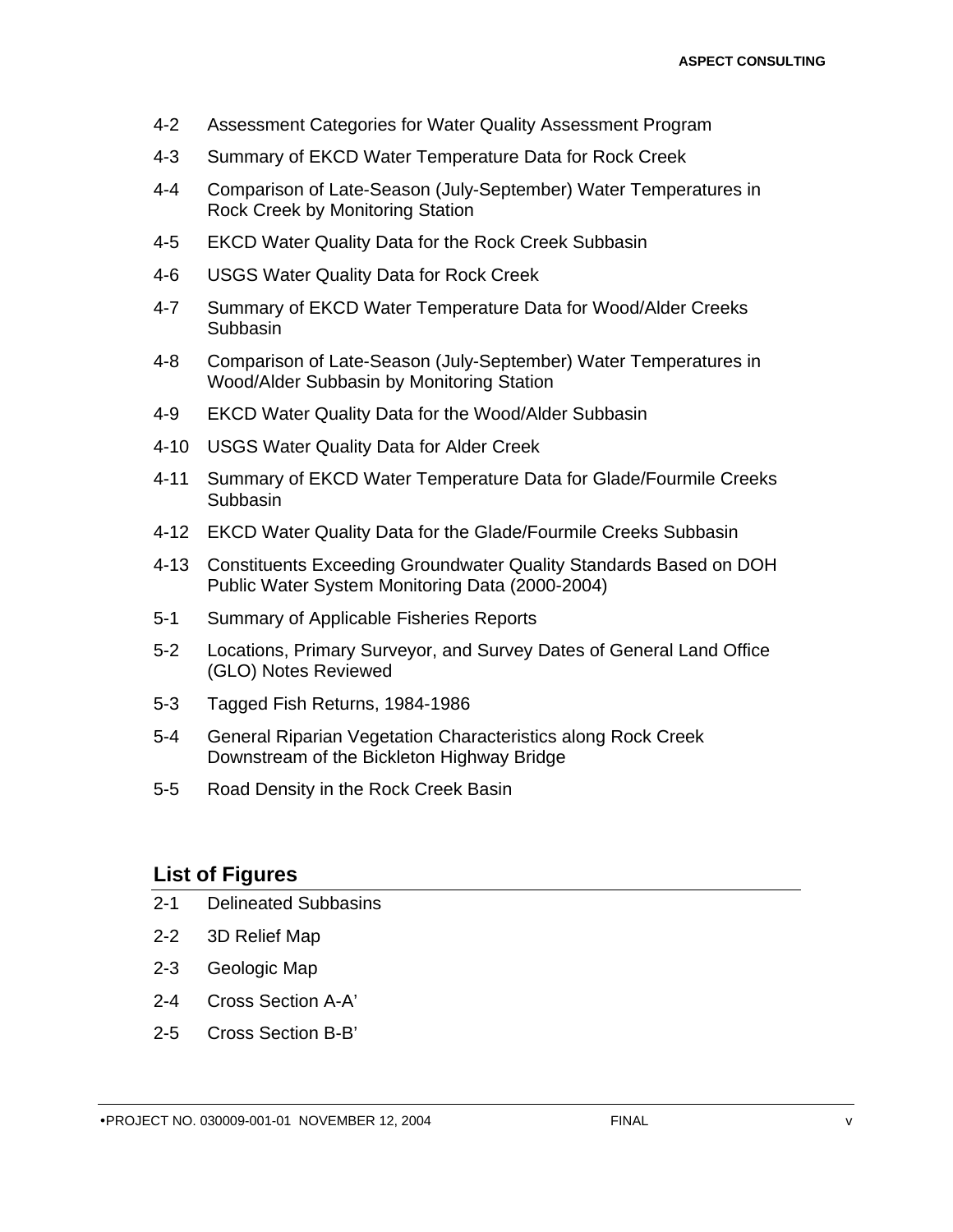- 2-6 Cross Section C-C'
- 2-7 Cross Section D-D'
- 2-8 Hydrologic Soils Group Mapping
- 2-9 Climate Stations and Mean Annual Precipitation Distribution
- 2-10 Mean Monthly Snowfall Data
- 2-11 Mean Monthly Precipitation Data
- 2-12 Long-Term Annual Precipitation
- 2-13 DNR Precipitation Zones
- 2-14 Air Temperature Data
- 2-15 1992 Landsat Land Cover/Land Use
- 2-16 Relative Distribution of Land Cover by Subbasin
- 3-1 USGS Stream Gaging Locations
- 3-2 Data Availability for the USGS Stream Flow Stations in WRIA 31
- 3-3 Monthly Exceedance Flows for USGS Stations at Rock and Alder Creeks
- 3-4 Hydrographs for Rock and Alder Creeks
- 3-5 Unit Area runoff at Rock and Alder Creeks
- 3-6 Mean Daily Flows for McNary and John Day Dams and the Columbia River at Pasco
- 3-7 Exceedance Flows and Minimum Instream Flow Requirements for McNary and John Day Dams
- 3-8 Mean Weekly Flows (1998-2003) AND Minimum Instream Flow Requirements for McNary and John Day Dams

#### **List of Figures (continued)**

- 3-9 Mean Daily Flows on the Yakima River Near WRIA 31, 1971-2002
- 3-10 Groundwater Recharge Distribution for 1975 Land Use Conditions
- 3-11 Groundwater Recharge Distribution for Predevelopment Land Use **Conditions**
- 3-12 Groundwater Elevations in the Grande Ronde Basalt
- 3-13 Groundwater Elevations in the Wanapum Basalt
- 3-14 Groundwater Elevations in the Saddle Mountains Basalt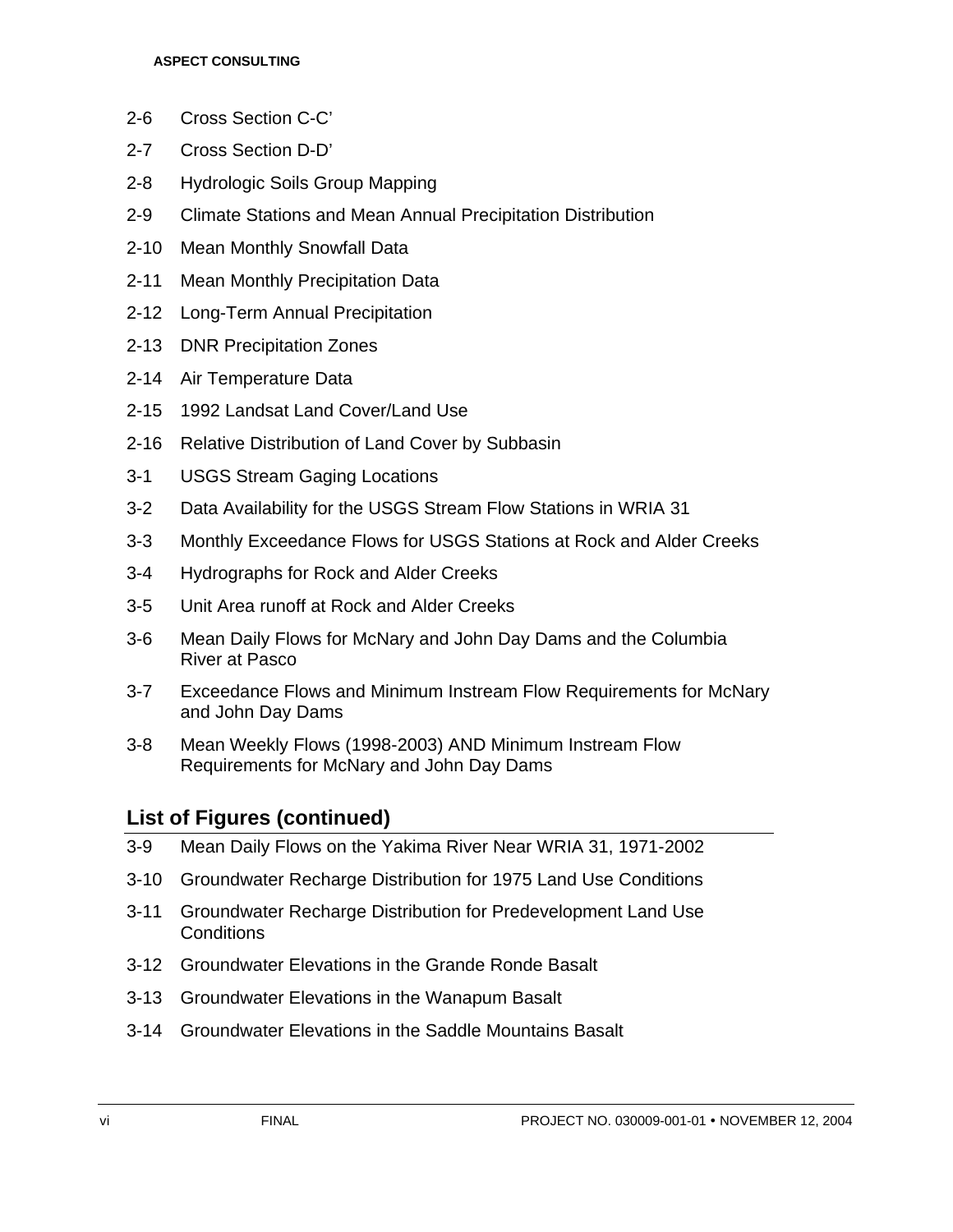- 3-15 Hydrographs for Wells in Rock Creek Subbasin
- 3-16 Hydrographs for Wells in Wood/Alder Subbasin
- 3-17 Hydrographs for Wells in Glade/Fourmile Subbasin
- 3-18 Hydrographs for Wells in Glade/Fourmile Subbasin
- 3-19 Hydrographs for Wells in Kennewick Subbasin
- 3-20 Distribution of Appropriated Water Rights
- 3-21 Distribution of Water Right Applications
- 3-22 Water Rights by Use in Rock Creek and Wood/Alder Creeks Subbasins
- 3-23 Water Rights by Use in Glade/Fourmile Creeks and Kennewick Subbasins
- 3-24 Agricultural Croplands
- 4-1 EKCD Surface Water Quality Monitoring Stations
- 5-1 Salmonid Distribution
- 5-2 Depiction of the Timing of Key Life History Phases of Anadromous Fish Species Found in WRIA 31
- 5-3 Aerial Photograph of Typical Forest within the Managed Timber Lands of the Rock Creek Basin
- 5-4 Road Density in Basins on the Eastside of Washington State
- 5-5 Sediment Delivered to Streams as a Function of Road Density
- 5-6 Lower Wood Gulch Creek
- 5-7 Lower Six Prong Creek
- 5-8 Six Prong Creek, Roughly ½ Way Up the Stream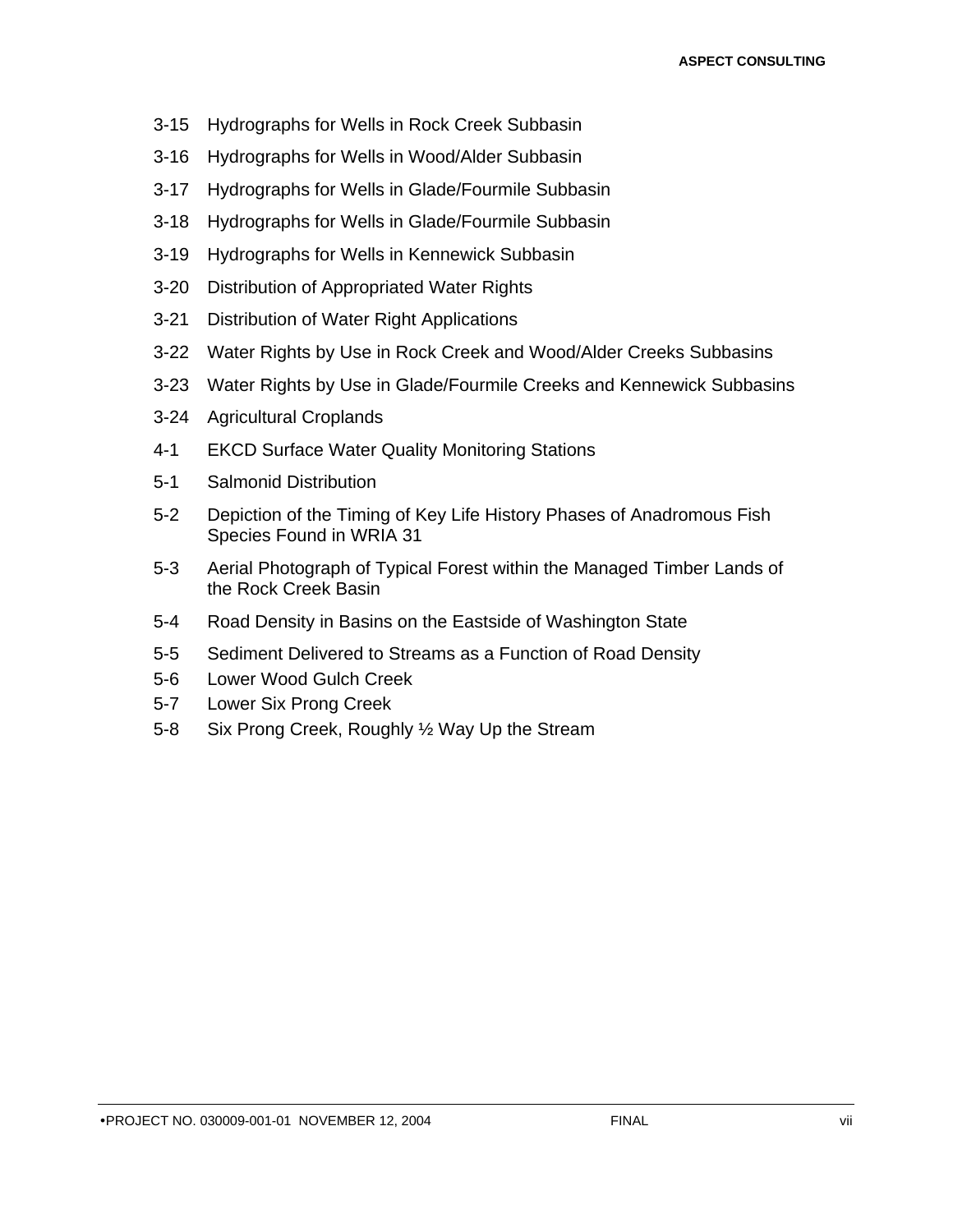## **Acronym List**

| $\rm ^{\circ}C$ | Degrees Celsius                                                |
|-----------------|----------------------------------------------------------------|
| $\mathsf{P}$    | Degrees Farenheit                                              |
| 7-DADMax        | Seven-day average of daily maximum water temperature           |
| <b>ASR</b>      | <b>Aquifer Storage and Recovery</b>                            |
| <b>ATV</b>      | All Terrain Vehicle                                            |
| Avg             | Average                                                        |
| AFY             | Acre-Feet per Year                                             |
| <b>BLM</b>      | <b>Bureau of Land Management</b>                               |
| cfs             | cubic feet per second                                          |
| CID             | Columbia Irrigation District                                   |
| Corps           | United States Army Corps of Engineers                          |
| <b>CRB</b>      | Columbia River Basalt Group                                    |
| <b>CRO</b>      | Washington State Department of Ecology Central Regional Office |
| DEM             | <b>Digital Elevation Model</b>                                 |
| <b>DNR</b>      | <b>Washington State Department of Natural Resources</b>        |
| DO              | Dissolved Oxygen                                               |
| <b>DOH</b>      | Washington State Department of Health                          |
| Ecology         | <b>Washington State Department of Ecology</b>                  |
| <b>EKCD</b>     | <b>Eastern Klickitat Conservation District</b>                 |
| ERU             | <b>Equivalent Residential Unit</b>                             |
| <b>ESU</b>      | <b>Evolutionarily Significant Unit</b>                         |
| <b>ENSO</b>     | El Niño Southern Oscillation                                   |
| EPA             | United States Environmental Protection Agency                  |
| ET              | Evapotranspiration                                             |
| <b>FCRPS</b>    | Federal Columbia River Power System                            |
| <b>GIS</b>      | Geographic Information System                                  |
| <b>GLO</b>      | <b>General Land Office</b>                                     |
| gpd             | gallon per day                                                 |
| gpcd            | gallon per capita day                                          |
| gpm             | gallon per minute                                              |
| $\mathrm{GW}$   | Groundwater                                                    |
| <b>HSG</b>      | Hydrologic Soil Group                                          |
| kcfs            | thousand cubic feet per second                                 |